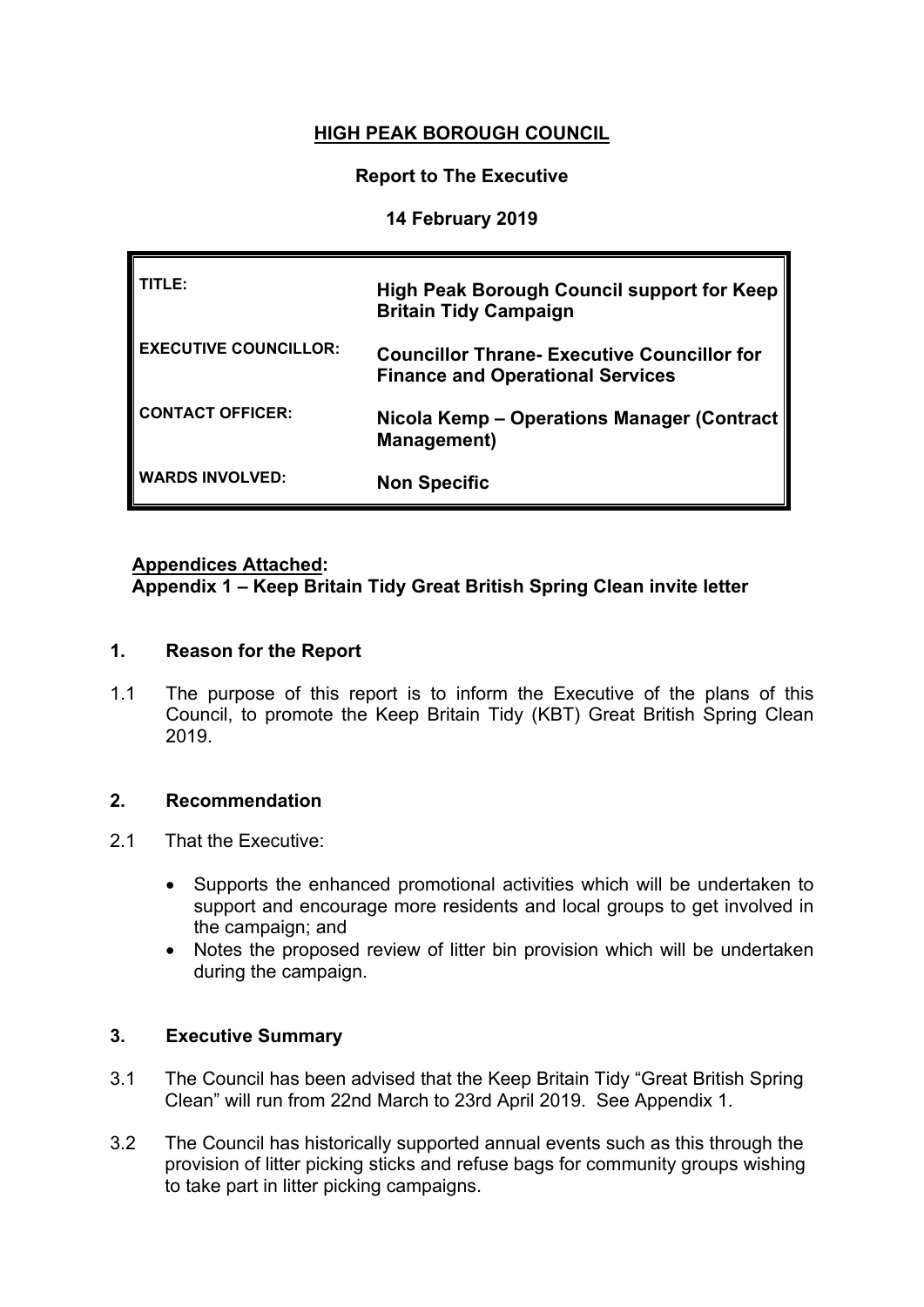- 3.3 This year it is planned to increase the Council's involvement through increased promotion of the campaign, which will encourage new residents and groups to take part in the event, provided that appropriate support is given to the community groups that wish to get involved.
- 3.4 Officers from HPBC and AES will work with the Council's Communications Team to develop a focussed media campaign using Facebook, Twitter, our website and local media. The campaign will promote the national spring clean event and seek to encourage more residents or groups to take part in the scheme, thus supporting the Corporate Plan aim to create a safer and healthier environment for our residents to live and work in.
- 3.5 During the campaign the Council proposed to liaise with the community groups in order to support the review of litter bin provision throughout the borough.

### **4. How this report links to Corporate Priorities**

- 4.1 Supporting the Great British Spring Clean links to the following Corporate Priorities:
	- To help create a safer and healthier environment for our residents to live and work in, and
	- To protect and improve the environment.

### **5. Options**

- 5.1 The Committee has two options:
	- 1. To support the proposal of increased communication to encourage more residents and groups to take part in the Great British Spring Clean (**Recommended**)
	- 2. To not support for the proposal of increased communication to encourage more community groups to take part in the Great British Spring Clean (Not recommended)

#### **6. Implications**

- 6.1 Community Safety (Crime and Disorder Act 1998) None
- 6.2 Workforce None
- 6.3 Equality and Diversity/Equality Impact Assessment The report has been prepared in accordance with the Council's Diversity and Equality Policy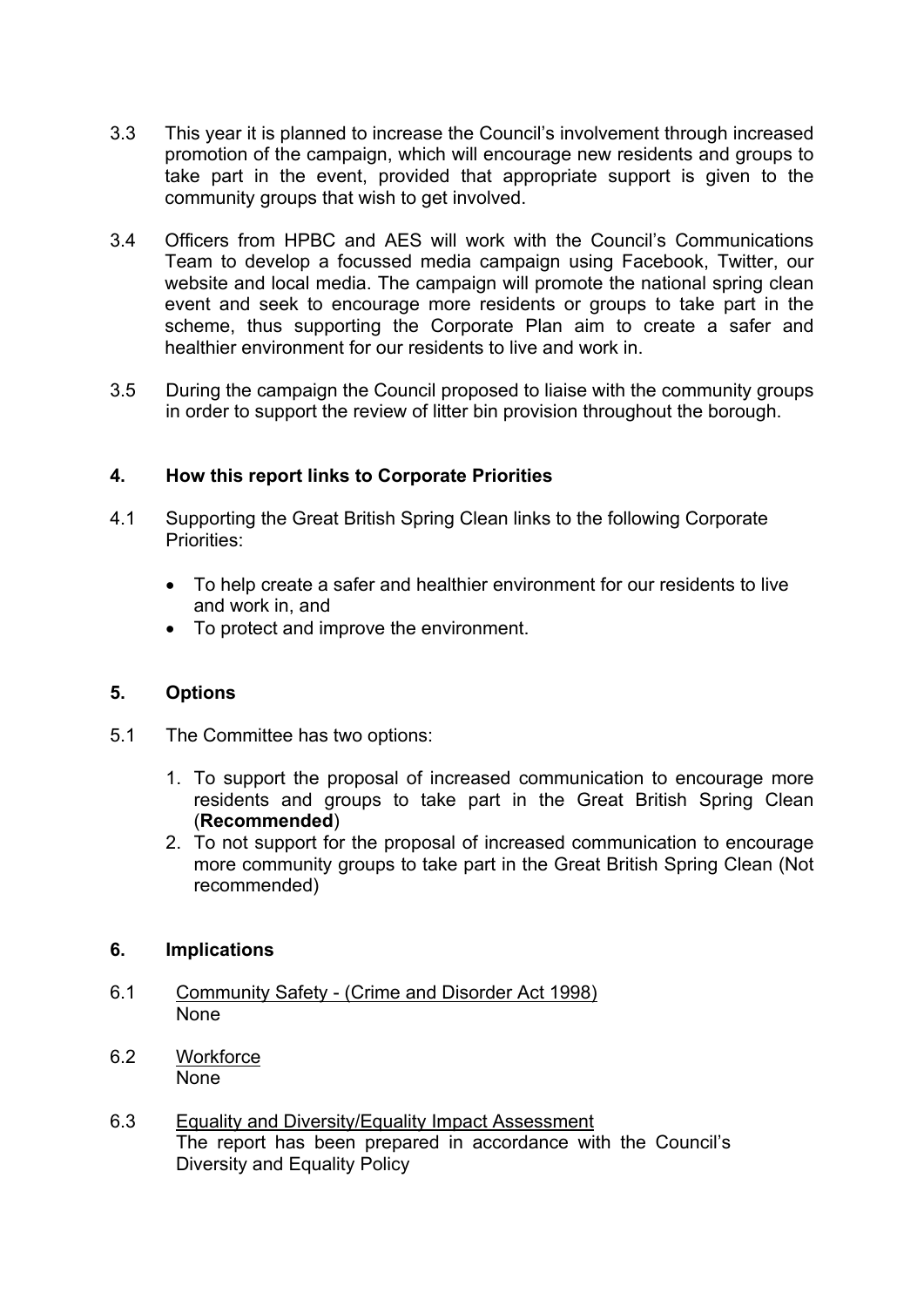- 6.4 Financial Considerations The cost of the campaign participation will be met from existing budgets
- 6.5 Legal None
- 6.6 Sustainability **None**
- 6.7 Internal and External Consultation None
- 6.8 Risk Assessment Not applicable

### **ANDREW P STOKES Executive Director (Transformation) & Chief Finance Officer**

| <b>Web Links and</b><br><b>Background Papers</b> | Location         | <b>Contact details</b>                                   |
|--------------------------------------------------|------------------|----------------------------------------------------------|
| Various background working papers                | Buxton Town Hall | Nicola Kemp<br><b>Operational Manager -</b><br>Contracts |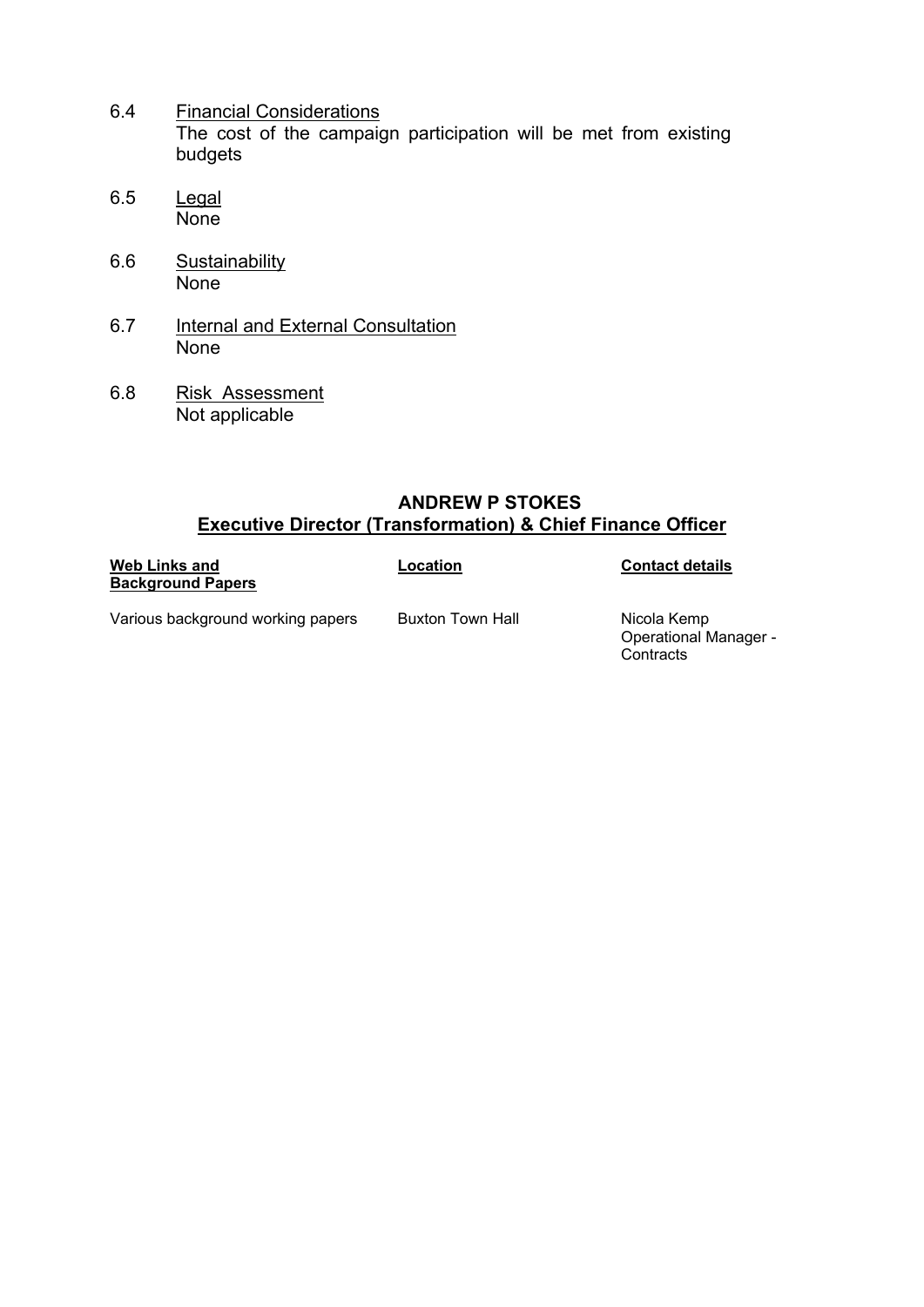## **7. Background and Introduction**

- 7.1 The Council's street cleansing service is focused upon ensuring that the Council achieves its corporate objective of the "Provision of high quality public amenities, clean streets and environmental health".
- 7.2 In fulfilling their function the service undertakes the following:
	- Litter pick 265 sq. km of open space per year
	- Empty 673 litter bins, which we empty over 116,700 times per year:
		- 28% twice daily or daily
		- 37% 2 or 3 times per week
		- 31% weekly
		- 4% daily in summer, 3 times per week in winter (Hope Valley)
	- Sweep and litter pick over 710 km of pavements per year:
		- $-$  1.5% daily
		- 9.5% weekly sweep, 3 weekly litter pick
		- 33% fortnightly
		- 56% 4 times per year
	- Sweep over 7,710km of highway channels per year:
		- 4% weekly
		- 15% monthly
		- 63.5% four times per year
		- 10% twice per year
		- 7.5% annually
- 7.3 These functions will be transferring to Alliance Environmental Services (AES) from 1st April 2019 who will become responsible for their effective delivery.
- 7.4 In addition to delivering the core functions, the Council regularly supports community groups, town and parish councils wishing to undertake community litter picks at various times of the year. The provided support normally takes the form of provision of litter picking sticks, provision of refuse sacks and the collection of collected waste after the event from an agreed location. Often the groups keep the resources provided to enable them to take part in future events.
- 7.5 The Council where possible links up with national litter picking events, these are generally developed by Keep Britain Tidy (KBT), a national charity focusing on litter in the UK.
- 7.6 The Council has been invited to take part in the 2019 KBT "Great British Spring Clean", event which this year it has been announced will run from 22 March to 23 April 2019. The purpose of this report is to confirm the Council's participation and to explore the opportunities to further improve the street cleansing service.

## **8 Litter Picking Campaigns / Activities**

8.1 KBT has over the years promoted various litter related campaigns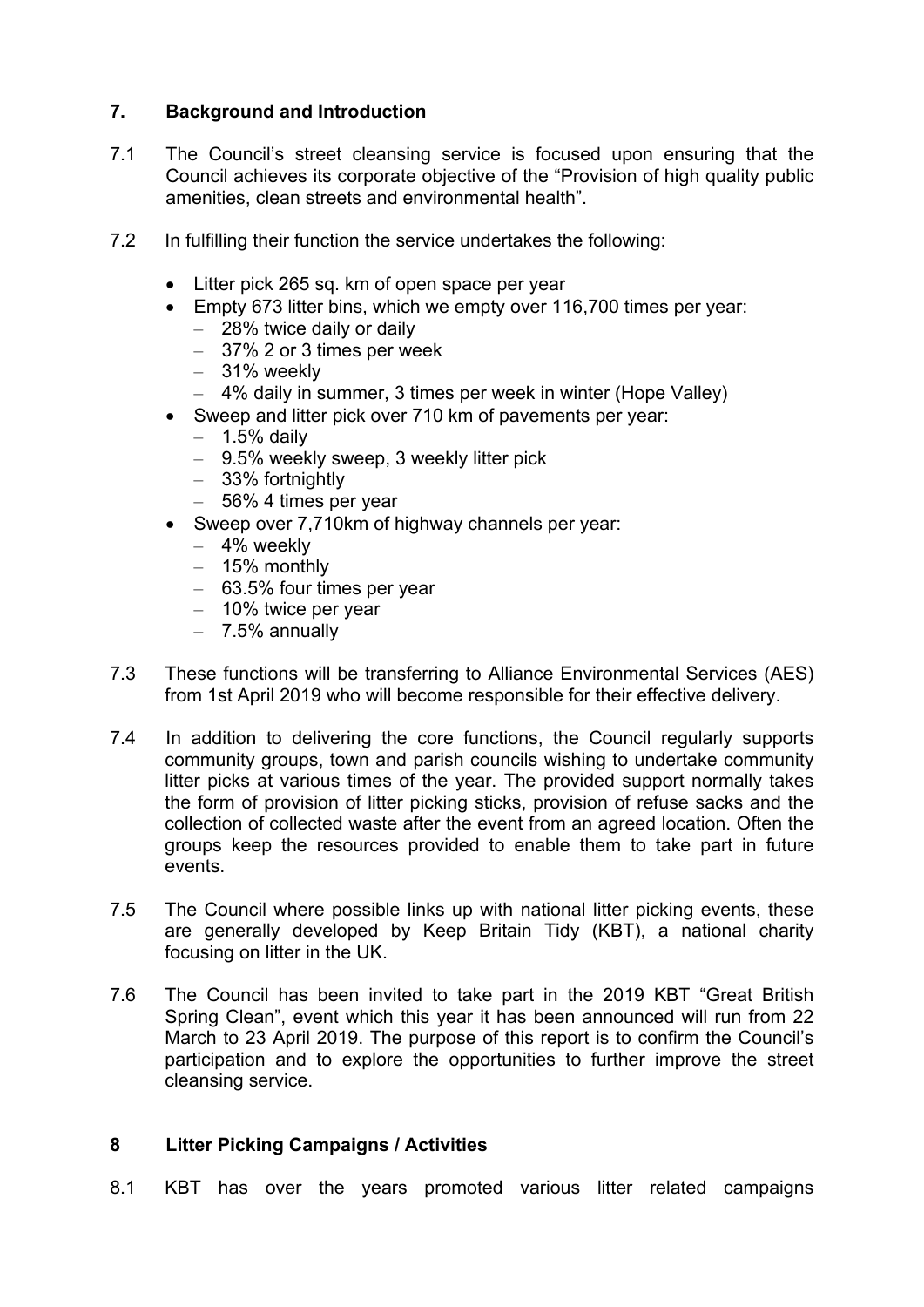concentrating on different types of litter and other unwanted deposits left as a result of human activities. Campaigns include "There's no such thing as the dog poo fairy" which focussed on dog fouling, "Don't be a Tosser" focussing on litter thrown from vehicles, and "Clean for the Queen" in 2016 as part of the Queen's 90th Birthday celebrations.

- 8.2 In recent years the focus of KBT's annual litter picking event has shifted to a "Great British Spring Clean", which this year it has been announced will run from 22 March to 23 April 2019.
- 8.3 The most popular campaign supported by HPBC to date was "Clean for the Queen" in 2016 when the Council supported 7 different groups and loaned out 129 litter sticks. This was despite heavy snow on the day when several events had to be abandoned and rescheduled for a week or two later. A number of the groups kept their equipment and have gone on hold regular events.
- 8.4 The Council is aware of around 70 community litter picks which are undertaken each year in the High Peak. The vast majority of these are where one or more individuals undertake litter picking on a weekly basis. The groups we are aware of in the High Peak are:
	- Hope pair of volunteers weekly
	- Buxton Group 4-8 volunteers monthly
	- New Mills litter pick team  $3 20$  volunteers, 4 times a year
	- Chapel en le Frith up to 20 volunteers, 3 -4 times a year
	- Cllr Kelly team 6-10 volunteers 3-4 times a year

## **9. 2019 Great British Spring Clean**

- 9.1 For 2019, KBT is calling for people to help improve the environment on our doorstep. The aim is to inspire around half a million people to join forces in partnership with community organisations, businesses and the government to collect and safely dispose of single-use plastic from our streets, parks and beaches, recycling as much as possible.
- 9.2 This year the Council is keen to support KBT by encouraging as many groups as possible to register their litter picking events on the KBT website [\(https://www.keepbritaintidy.org/get-involved/support-our-campaigns/great](https://www.keepbritaintidy.org/get-involved/support-our-campaigns/great-british-spring-clean)[british-spring-clean\)](https://www.keepbritaintidy.org/get-involved/support-our-campaigns/great-british-spring-clean) and hold them, not just during the allotted Spring Clean timescale, but throughout the year.
- 9.3 High Peak Borough Council has already been registered as a supporter of the campaign.
- 9.4 Officers from HPBC and AES will work with the Council's Communications Team to develop a focussed media campaign using Facebook, Twitter, our website and local media. The campaign will promote the national spring clean event and seek to encourage more residents or groups to take part in the scheme, thus supporting the delivery of the Corporate Plan aim to create a safer and healthier environment for our residents to live and work in.